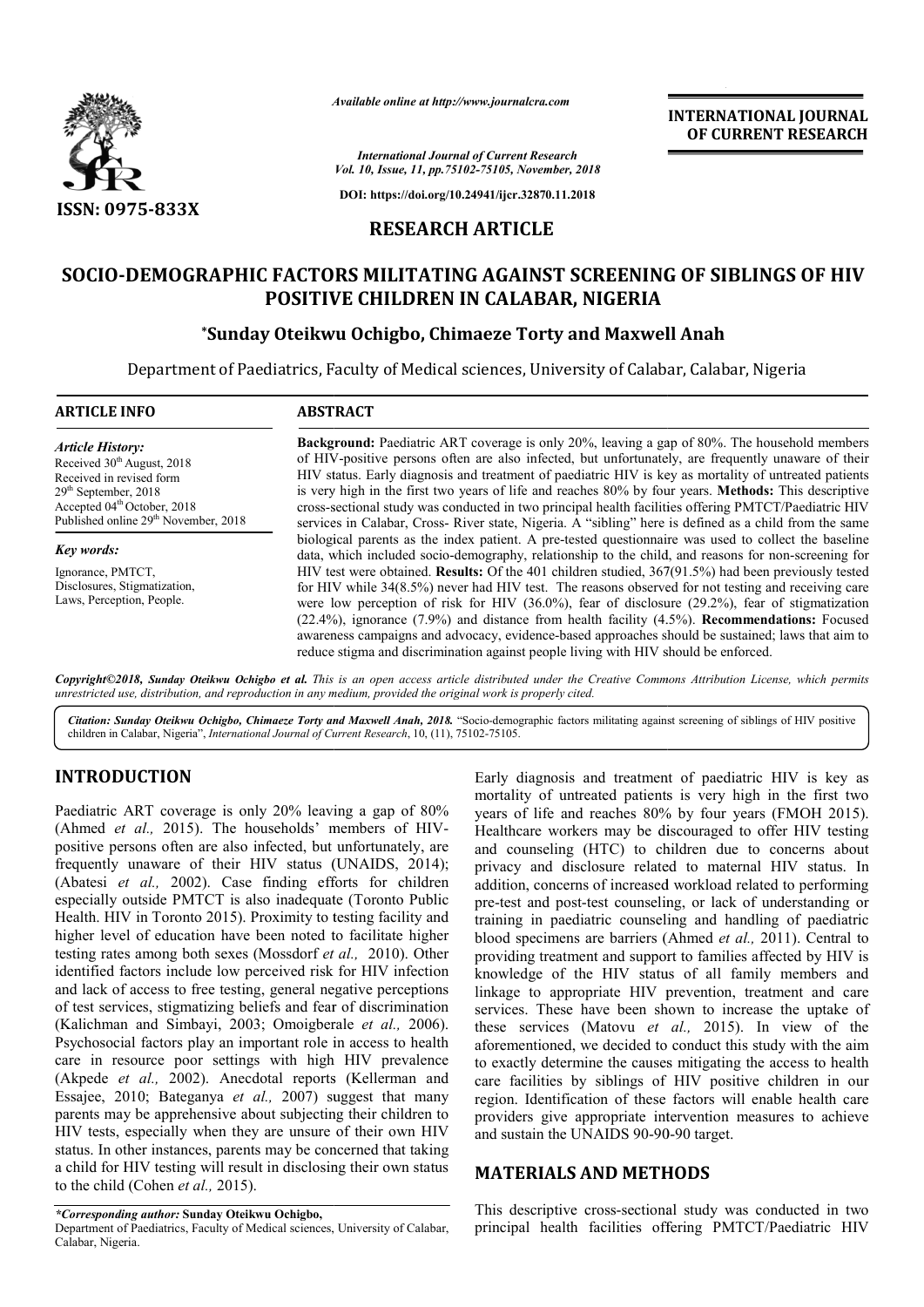services in Calabar, Cross- River state, Nigeria. These facilities included the University of Calabar Teaching Hospital (UCTH) and General Hospital, Calabar, Cross Rivers state, Nigeria. The UCTH is a 600-bed tertiary health facility while General UCTH is a 600-bed tertiary health facility while General<br>Hospital, Calabar is a secondary healthcare center with 100bed capacity. The average number of HIV positive children in care in these two health facilities are 100 in UCTH and 145 General Hospital Calabar. Consecutive patients in the clinic register aged six weeks to 15 years in care in both facilities who have siblings were used as a point of contact to reach out to their families. A "sibling" here is defined as a child from the same biological parents as the index patient. Addresses and phone numbers were used to contact the parents /guardians and the siblings of our index patients. The purpose of the study was explained to them and a convenient time and date of home visit was scheduled. Parents/Guardians of the siblings of index patients were counseled on the purpose of the study. Parental consent and child assent were obtained. After obtaining consent from parents and verbal assent from the child if above 7 years, a detailed history was obtained through prete questionnaire. These included the child's biodata, past medical history, parental socioeconomic status, reasons for not doing the HIV test were obtained. General physical examination was conducted at either the home of the parents or at the health facility based on the parents' preference. Those who refused consent to participate in the study were not denied services. Ethical Clearance Certificates for the proposed study were obtained from the Health Research Ethics Committee of the University of Calabar Teaching Hospital and the Ministry of health, Cross-Rivers state in charge of the General Hospital. The data were analyzed using Statistical Package for Social Sciences (SPSS) version 21. Descriptive statistics was presented with frequencies and proportions. Categorical variables were compared using chi-square test and Fisher's exact test. The level of statistical significance was fixed at p < 0.05. ecutive patients in the clinic<br>ears in care in both facilities<br>a point of contact to reach out<br>is defined as a child from the<br>index patient. Addresses and<br>tact the parents/guardians and<br>The purpose of the study was<br>nnt tim cility based on the parents' preference. Those<br>onsent to participate in the study were not den<br>thical Clearance Certificates for the proposed<br>otained from the Health Research Ethics Com<br>niversity of Calabar Teaching Hospit

#### **RESLUTS**

A total of 413 children were encountered from 212 families. Four hundred and one (401) children were recruited into the study, 12 other children were already receiving HIV treatment and care hence excluded. Those who accepted home testing were 371 while 30 were tested in a health facility. There were 192(47.9%) males and 209(52.1%) females giving a male to female ratio of 1:1.1. The overall mean age was  $7.53 \pm 4.12$ years with those aged 5 years and below had the highest frequency. One hundred and seventy-seven (83.5%) households had at most four (4) children with a mean of  $3.54 \pm$ 1.8 per household. Of the 401 children studied, 367(91.5%) had been previously tested for HIV while 34(8.5%) never had HIV test. Among those that had a previous HIV test, 1(0.3%) tested positive while 366 (99.7%) tested negative. Eleven (11) that tested positive had been previously diagnosed with HIV infection before this study and ten (10) were on ART while one was not. Majority of the fathers 82(38.7%) were between 41- 45years followed by those greater than 45years 53(25%). Most of the mothers 83(39.2%) were between 36-40 years and the least were those greater than 45years 10 (4.7%). The fathers 98(46.2%) had secondary education and 94(44.3%) had tertiary education. One hundred and sixteen (54.7%) mothers had secondary education, 56(26.4%) had tertiary education and four  $(1.9%)$  had no formal education. One hundred and eightytwo (85.8%) mothers were married, 25(11.8%) were widows while 3(1.4%) were divorced. Many of the fathers 91(42.9%) eviously diagnosed with HIV<br>ten (10) were on ART while<br>hers 82(38.7%) were between<br>greater than 45years 53(25%).<br>were between 36-40years and

|  | Table 1. Characteristics of parents of children in the study |  |  |  |
|--|--------------------------------------------------------------|--|--|--|
|--|--------------------------------------------------------------|--|--|--|

| isclosure (29.2%), fear of stigmatization (22.4%), ignorance<br>7.9%) and distance from health facility (4.5%) Figure 1.<br>Table 1. Characteristics of parents of children in the study<br>Variable | Frequency (N)     | Percentage (%)                    |  |  |
|------------------------------------------------------------------------------------------------------------------------------------------------------------------------------------------------------|-------------------|-----------------------------------|--|--|
| Fathers age group/year<br>26-30                                                                                                                                                                      | 6                 | 1.5                               |  |  |
| 31-35                                                                                                                                                                                                | 35                | 8.5                               |  |  |
| 36-40                                                                                                                                                                                                | 126               | 30.5                              |  |  |
| 41-45                                                                                                                                                                                                | 106               | 25.7                              |  |  |
| >45                                                                                                                                                                                                  | 140               | 33.9                              |  |  |
| Mother's age group/years<br>26-30                                                                                                                                                                    | 84                | 20.3                              |  |  |
| 31-35                                                                                                                                                                                                | 102               | 24.7                              |  |  |
| 36-40                                                                                                                                                                                                | 133               | 32.2                              |  |  |
| 41-45                                                                                                                                                                                                | 50                | 12.1                              |  |  |
| >45<br><b>Father's education</b>                                                                                                                                                                     | 17                | 4.1                               |  |  |
| Primary                                                                                                                                                                                              | 41                | 9.9                               |  |  |
| Secondary                                                                                                                                                                                            | 205               | 49.6                              |  |  |
| Tertiary                                                                                                                                                                                             | 167               | 40.4                              |  |  |
| Father alive?<br>Yes                                                                                                                                                                                 | 362               | 87.7                              |  |  |
| No                                                                                                                                                                                                   | 51                | 12.3                              |  |  |
| Mother's education                                                                                                                                                                                   |                   |                                   |  |  |
| None                                                                                                                                                                                                 | 14                | 3.4                               |  |  |
| Primary<br>Secondary                                                                                                                                                                                 | 86<br>203         | 20.8<br>49.2                      |  |  |
| Tertiary                                                                                                                                                                                             | 110               | 26.6                              |  |  |
| Mother alive?                                                                                                                                                                                        |                   |                                   |  |  |
| Yes                                                                                                                                                                                                  | 376               | 91.0                              |  |  |
| No<br>Mother's marital status                                                                                                                                                                        | 37                | 9.6                               |  |  |
| Single                                                                                                                                                                                               | 4                 | 1.0                               |  |  |
| Married                                                                                                                                                                                              | 359               | 86.9                              |  |  |
| Separated<br>Widowed                                                                                                                                                                                 | 47<br>3           | 11.4<br>0.7                       |  |  |
|                                                                                                                                                                                                      |                   |                                   |  |  |
|                                                                                                                                                                                                      |                   |                                   |  |  |
| 40<br>36                                                                                                                                                                                             |                   |                                   |  |  |
| 35                                                                                                                                                                                                   |                   |                                   |  |  |
| 29.2<br>30                                                                                                                                                                                           |                   |                                   |  |  |
| 25                                                                                                                                                                                                   | 22.4              |                                   |  |  |
|                                                                                                                                                                                                      |                   |                                   |  |  |
| 20                                                                                                                                                                                                   |                   |                                   |  |  |
| 15                                                                                                                                                                                                   |                   |                                   |  |  |
| 10                                                                                                                                                                                                   |                   | 7.9                               |  |  |
| 5                                                                                                                                                                                                    |                   | 4.5                               |  |  |
|                                                                                                                                                                                                      |                   |                                   |  |  |
| 0<br>Perceived low risk for Fear of disclosure Fear of stigmatization                                                                                                                                |                   | Distance from health<br>Ignorance |  |  |
| <b>HIV</b>                                                                                                                                                                                           |                   | facility                          |  |  |
|                                                                                                                                                                                                      |                   |                                   |  |  |
| Fig. 1. Factors influencing HIV diagnosis in siblings of HIV                                                                                                                                         |                   |                                   |  |  |
|                                                                                                                                                                                                      | positive children |                                   |  |  |
|                                                                                                                                                                                                      |                   |                                   |  |  |
| <b>DISCUSSION</b>                                                                                                                                                                                    |                   |                                   |  |  |
|                                                                                                                                                                                                      |                   |                                   |  |  |
| ow perception of risk of HIV to children was the commones                                                                                                                                            |                   |                                   |  |  |
| eason why parents refused taking their children for testing                                                                                                                                          |                   |                                   |  |  |
|                                                                                                                                                                                                      |                   |                                   |  |  |
|                                                                                                                                                                                                      |                   |                                   |  |  |
|                                                                                                                                                                                                      |                   |                                   |  |  |
|                                                                                                                                                                                                      |                   |                                   |  |  |
| his is because the children may not appear ill and thus<br>ssumed unlikely to be HIV positive. Such beliefs are usually<br>nked to poor knowledge about the HIV virus (Mohlabane e                   |                   |                                   |  |  |
|                                                                                                                                                                                                      |                   |                                   |  |  |
| l., 2016); (Buzdugan et al., 2012). In some cases, the parents<br>ad a fair knowledge of the time of acquisition of their HIV                                                                        |                   |                                   |  |  |
| ifection and thus were convinced siblings born prior to<br>equisition of their own disease were unlikely to be positive                                                                              |                   |                                   |  |  |



**Fig. 1. Factors influencing HIV Fig. 1. Factors influencing diagnosis in siblings of HIV positive children**

#### **DISCUSSION**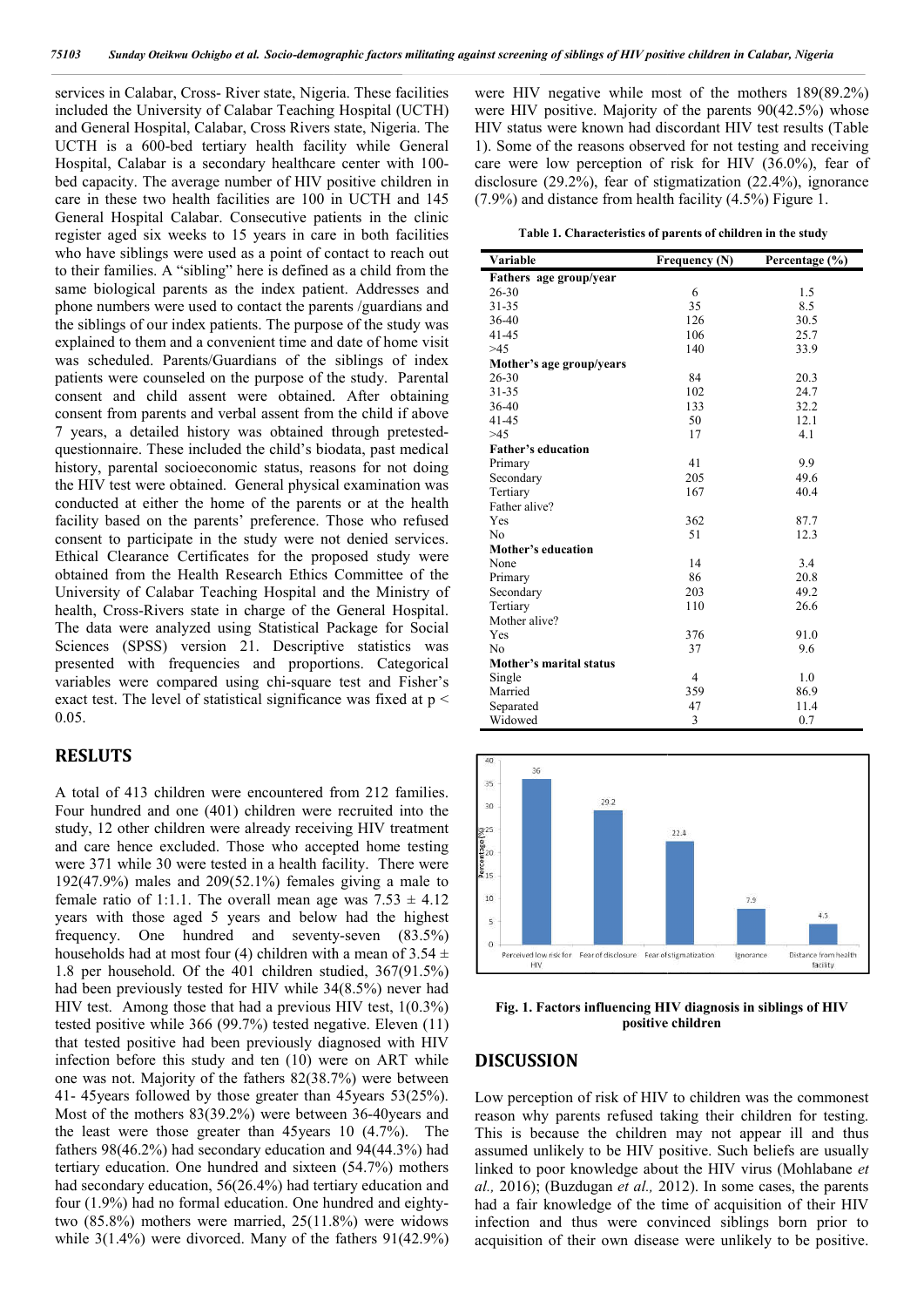This finding of perceived low risk is comparable to that observed by (Akpede *et al.,* 2002) where perception of good health was a major reason given for refusing consent to testing. The finding in this study was also similar to a Zambian study, (Merten *et al.,* 2016) reported that child health status is a very important determinant of uptake of HIV testing in the family. In their study utilization of HIV testing services was found to be more common in children who are sick as compared to children in good health. Fear of disclosure of a caregiver's status to the spouse or to his/her other children was a major factor hindering HIV testing/diagnosis in children. Many of the parents of the children in this study had discordant HIV test results and had not previously disclosed their status to their spouses or their children considering the possibility of disharmony or even possible breakup of family associated with disclosure. This is more common with seropositive mothers with seronegative spouses (Akpede, 2002). In addition, many caregivers were afraid to test their child for fear of possible disclosure of their own HIV status. Similar studies (Dijk Van *et al.,* 2009; Yeap *et al.,* 2010; Kimani-murage *et al.,* 2013) had shown that there is fear and shame regarding disclosure of a child's status to the child. Fidelity and openness are recommended among couples as a panacea to the problem of disclosure. Fear of stigmatization accounted for 22.4% of reasons for non-testing of children by the caregivers. Some parents do not want their children tested due to deep-seated fears of stigma against their children or themselves (USAID 2017); (Kimani-murage *et al.,* 2013).

The findings of stigma in this study was similar to that of an Ethiopian study (USAID 2017), where all respondents mentioned fear of stigma and discrimination of their children as one of the most important deterrents to HIV testing. This finding is almost exclusively seen in families of discordant couples who fear that testing may eventually lead to disclosure of status to their spouses and children with attendant discrimination, rejection, gender-based violence or even divorce. Additionally, cultural belief and assumption that those diagnosed with HIV means the individual has been living in marital infidelity or promiscuity. Similarly, in a study on attitudes to Paediatric HIV testing done in Zimbabwe by Buzdugan *et al.* (2012), 42% of caregivers fear that if tested their children could be discriminated against by community members. Stigmatizing beliefs about AIDS and their associated fears of discrimination can influence decisions to seek HIV testing and treatment services, this remains a formidable challenge, hindering access to accurate information and services (Kalichman and Simbayi, 2003; USAID 2017). In view of highlighted challenges, it is pertinent to note that 90% of the children studied had been previously tested. This might be due to increased awareness and probably the introduction of PITC and there is need to sustain these activities. Distance to health facility is another reason hindering HIV testing in children. This finding was not a major factor in this study as it accounted for only 4.5% of the responses. This was due to availability of accessible outlets in our environment where HIV testing could be done within the locality. Most of the subjects in this study live in Calabar urban environment with easy access to health facilities. Conversely, in a Zambian study, (Dijk Van, 20090) 73% of caregivers reported problems accessing clinics, most often due to lack of money, transportation and poor road conditions, especially during the rainy season. Their study was done in rural area with poor coverage of health facilities and poor road network. Other studies (Ntuli A, Kabengula J, Msuya S 2011).;Musheke M,

2013) also corroborated this finding that proximity to testing facility facilitate higher testing rates. A study in Uganda by Boender TS et al, (2012) revealed that poor referral from peripheral facilities, proximity to health facility, financial constraint and stigma were found to be major barriers that delayed initiation of treatment. They fear to come to the clinic because someone might see them and thus either knows their HIV status or that of their ward.

### **Conclusion**

The factors influencing HIV diagnosis in siblings of HIV positive children in Calabar were low perception of risk for HIV (36.0%), followed by fear of disclosure (29.2%), fear of stigmatization (22.4%), ignorance (7.9%) and distance from health facility  $(4.5\%)$ .

#### **Recommendations**

- Efforts on focused awareness campaigns and advocacy on HIV screening in children should be strengthened.
- Evidence based approaches to address HIV disclosure in both children and adults with age appropriate support group guidelines should be developed.
- Laws that aim to reduce stigma and discrimination against people living with HIV should be enforced.

#### **Conflict of interest:** None

#### **Source of funding:** None

## **REFERENCES**

- Abatesi, D., Ransom, R., Lule, J. 2002. HIV Prevalence among Household Members of Persons Living with HIV in Rural Uganda. In: XIV International AIDS Conference, Barcelona, Spain.
- Ahmed, S., Kim, M.H., Sugandhi,N., Phelps, B.R., Sabelli, R., Dialo, M. et al. 2013. Beyond early infant diagnosis: case finding strategies for identification of HIV-infected infants and children. *AIDS*.27:235-45.
- Ahmed, S., Kim, M.H., Dave, A.C., Sabelli, R., Kanjelo, K., Preidis, G.A. et al. 2015. Improved identification and enrolment into care of HIV-exposed and -infected infants and children following a community health worker intervention in Lilongwe, Malawi. *J Int AIDS Soc*. 18:19305-316.
- Akpede, G.O., Lawal, R., Momoh, S.O. 2002. Perception of voluntary screening for paediatric HIV and response to post-test counselling by Nigerian parents. *AIDS Care.,*  14:686-90.
- Bateganya, M.H., Abdulwadud, O.A., Kiene, S.M. 2007. Home-based HIV voluntary counseling and testing in developing countries. *Cochrane Database Syst Rev*., 4:101- 21
- Boender, T.S, Sigaloff, K.E., Kayiwa, J.,Musiime, V.,Calis, J.J., Ralph, L. et al. 2012. Barriers to Initiation of Pediatric HIV Treatment in Uganda: A Mixed-Method Study. *AIDS Res Treat*., 10:216-26
- Buzdugan, R., Watadzaushe, C., Dirawo, J., Mundida, O., Langhaug, L.,Willis, N. et al.2012. Positive Attitudes to Pediatric HIV Testing: Findings from a Nationally Representative Survey from Zimbabwe. *PLoS One*., 7:e53213
- Cohen, D., Lungu, M., Oosterhout, J.J. 2015. HIV testing